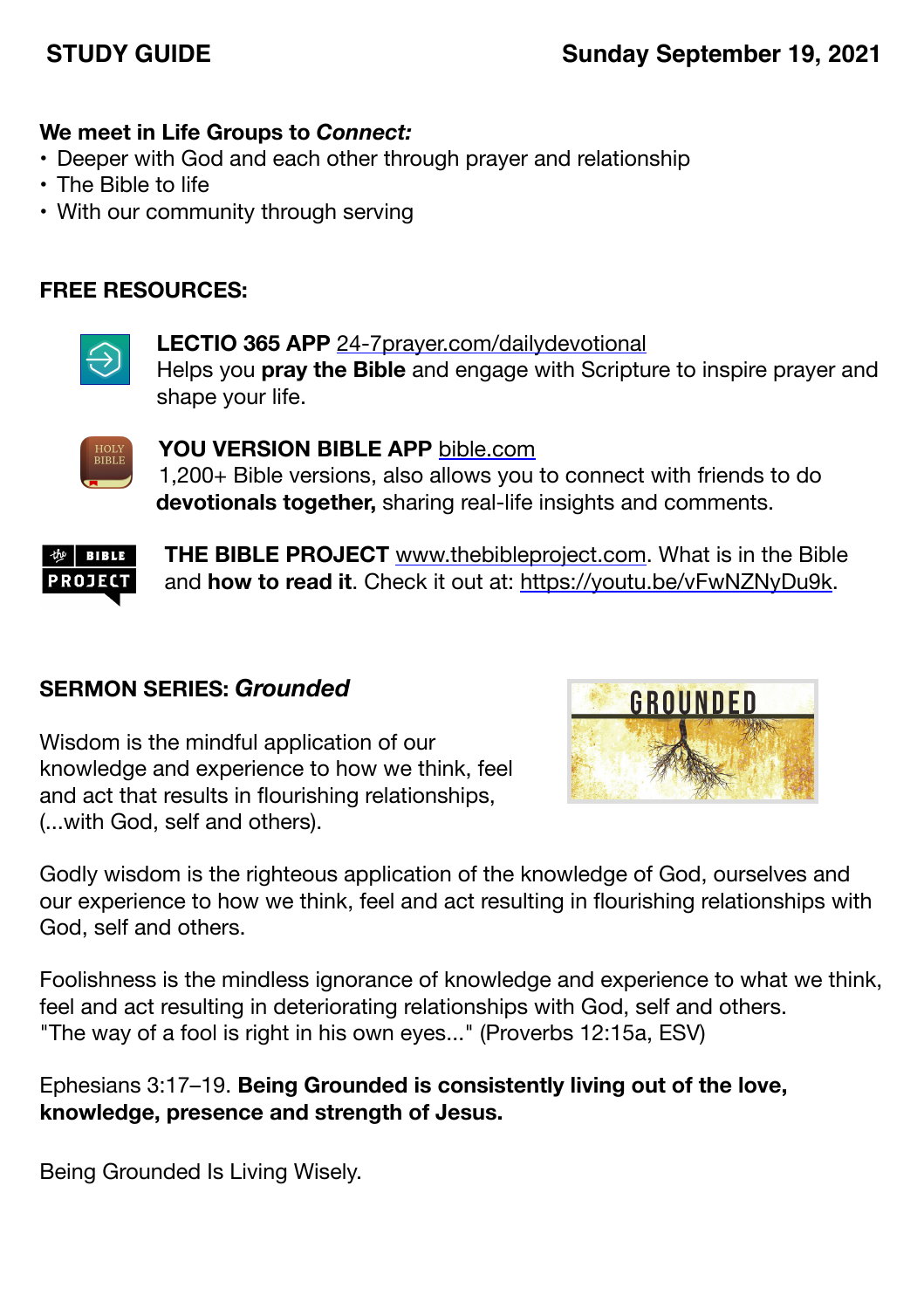## **THIS WEEK:** *"Grounded Emotions"*

Watch the weekend's sermon: <http://www.coldspringschurch.net/sermons.html>.

**PRAYER:** God is worthy to be sought - take time to pray together in your group.

## **ICE BREAKER:**

Choose one answer to share: How do you de-stress after a hard day? What kind of mood are you in right now - what impacted it (good or bad)?

# **EXPLORING TOGETHER**

There is value in sharing perspectives about the weekend message in community. With dialogue around God's truths, perspective broadens and impacts transformation.

1. What is something from this weekend's message that stood out to you?

# **GOING DEEPER**

Our emotions are an essential part of our createdness. We cannot live whole, Godhonoring lives apart from emotional awareness and emotional engagement of ourselves and others. Emotions are data, not directives, drawing us closer to God or inserting a wedge.

During the Grounded series we've consistently heard about the *Pendulum Swing*.

- 2. How does the Pendulum Swing apply to the problem with emotions?
- 3. How have you experienced Living in the Pendulum Swing?

Pastor David spoke about the contrasts from: "dead to alive" (Joel 2:12-13), "reactive to responsive" (2 Corinthians 2:4), and "fear to freedom" (1 John 4:18).

4. Which of the above contrasts speaks most to you at this point in your life? How so?

5. How can something from this message/series help you connect with others (especially those with different values)?